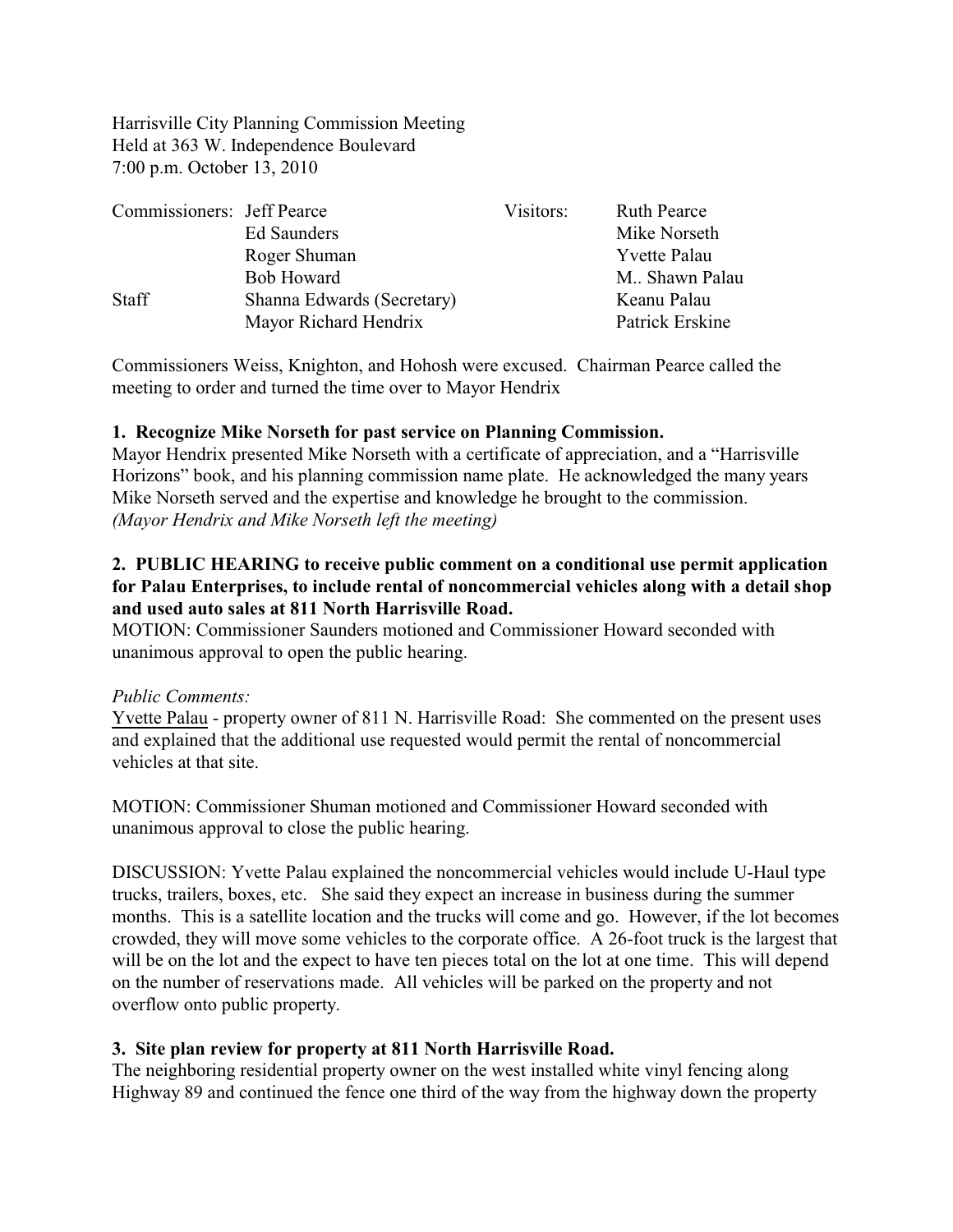line between that property and the Palau property. Yvette Palau said she will continue a section of the fence to the back edge of the building where the existing trees start, and then maintain the trees that are there. Secretary Edwards mentioned the need to maintain visibility at the intersection where North Harrisville Road accesses Highway 89. There is a canopy there causing some sight issues. Yvette Palau said the canopy has sidewalls, and when cars are parked under the canopy, there is no visibility. She said they prefer leave the canopy where it is and remove the canopy sidewalls. The original sign on her property overhung the highway, so when the state redid Highway 89, her sign was moved. She indicated that they cannot landscape or use the graveled area east of the sign because that is state right-of-way property. She asked if the portion of the fence they will put up could be white vinyl with spaces that would allow the neighbor to see in because the neighbor keeps a watch on the property for her. She mentioned that trailers were stolen from her property when Allen Whetton had his business there. Commissioners were approving of the fence and told her to work it out with the neighboring property owner. She said they are no longer using the smaller building for therapy, and that is where U-Haul will have their main office. U-Haul will also use some of the area in the larger building. She will still do detailing in that building as well. Commissioners suggested that the larger trucks be kept away from the corner of North Harrisville Road and Highway 89 intersection. Disable and employee parking stalls are still striped on the parking lot, but when they amended the site plan in 2003, the rest of the striping was taken out. They will have fewer vehicles with the U-Haul business than the 2003 amended site plan called for.

MOTION: Commissioner Shuman motioned to approve the conditional use permit application for Palau Enterprises to include rental of noncommercial vehicles along with a detail shop and used auto sales at 811 North Harrisville Road. The motion was seconded by Commissioner Saunders voting was unanimous by commissioners present.

MOTION: Commissioner Saunders motioned to approve the site plan for Palau Enterprises located at 811 North Harrisville Road contingent upon the side panels of the canopy being removed for better viability, larger vehicles should be parked away from the highway so as not to impede visibility, and contingent upon fencing being installed as shown on the amended site plan. The motion was seconded by Commissioner Howard voting was unanimous by commissioners present.

*(M. Shawn, Kenau, Yvette Palau and Patrick Erskine left the meeting)*

### **4. Approval of Minutes of meeting held September 8, 2010.**

MOTION: Commissioner Shuman motioned and Commissioner Howard seconded to approve minutes of the meeting held September 8, 2010, as written. Voting was unanimous.

### **5. Public Comments.** None

### **6. City Council Report - Chairman Pearce and Commissioner Shuman**

Chairman Pearce reported on the meeting of September 28. Commissioners had received copies of the minutes, and he pointed out that the city council made changes to Ordinance 428 on Land Use amendments by not limiting the use to noncommercial vehicles. They added "commercial vehicles and equipment." Secretary Edwards expressed concern for that change. They also